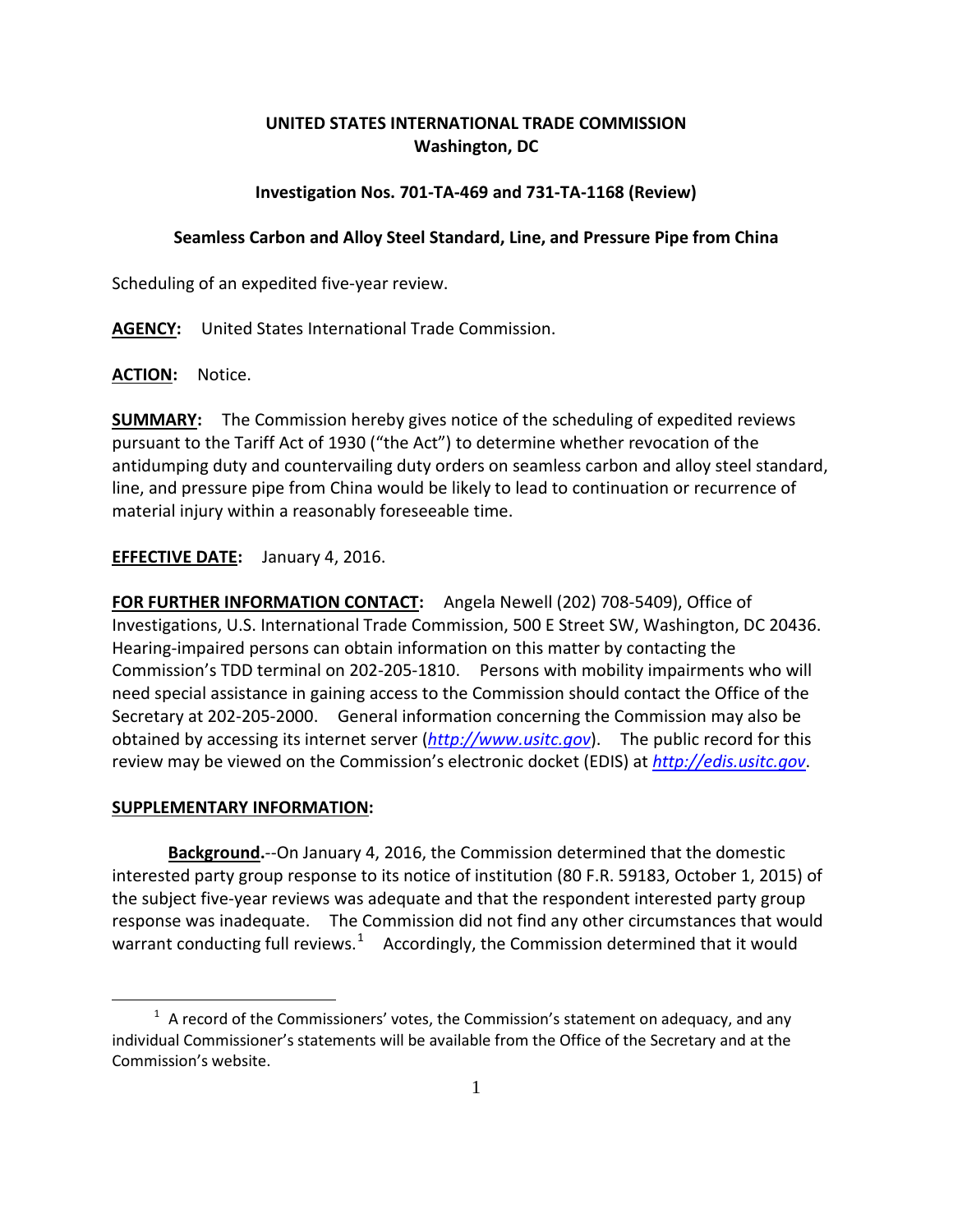conduct expedited reviews pursuant to section  $751(c)(3)$  of the Tariff Act of 1930 (19 U.S.C.  $§ 1675(c)(3)$ ).

For further information concerning the conduct of these reviews and rules of general application, consult the Commission's Rules of Practice and Procedure, part 201, subparts A and B (19 CFR part 201), and part 207, subparts A, D, E, and F (19 CFR part 207).

**Staff report.**--A staff report containing information concerning the subject matter of these reviews will be placed in the nonpublic record on January 29, 2016, and made available to persons on the Administrative Protective Order service list for these reviews. A public version will be issued thereafter, pursuant to section 207.62(d)(4) of the Commission's rules.

**Written submissions.**--As provided in section 207.62(d) of the Commission's rules, interested parties that are parties to the reviews and that have provided individually adequate responses to the notice of institution, $2$  and any party other than an interested party to the review may file written comments with the Secretary on what determinations the Commission should reach in the reviews. Comments are due on or before February 3, 2016 and may not contain new factual information. Any person that is neither a party to the five-year reviews nor an interested party may submit a brief written statement (which shall not contain any new factual information) pertinent to the reviews by February 3, 2016. However, should the Department of Commerce extend the time limit for its completion of the final results of its reviews, the deadline for comments (which may not contain new factual information) on Commerce's final results is three business days after the issuance of Commerce's results. If comments contain business proprietary information (BPI), they must conform with the requirements of sections 201.6, 207.3, and 207.7 of the Commission's rules. The Commission's rules with respect to filing were revised effective July 25, 2014. *See* 79 Fed. Reg. 35920 (June 25, 2014), and the revised Commission Handbook on E-filing, available from the Commission's website at *[http://edis.usitc.gov](http://edis.usitc.gov/)*.

In accordance with sections 201.16(c) and 207.3 of the rules, each document filed by a party to the reviews must be served on all other parties to the reviews (as identified by either the public or BPI service list), and a certificate of service must be timely filed. The Secretary will not accept a document for filing without a certificate of service.

 $\overline{a}$ 

<span id="page-1-0"></span> $2$  The Commission has found the responses submitted by TMK IPSCO, United States Steel Corp., and Vallourec Star, L.P. to be individually adequate. Comments from other interested parties will not be accepted (*see* 19 CFR 207.62(d)(2)).